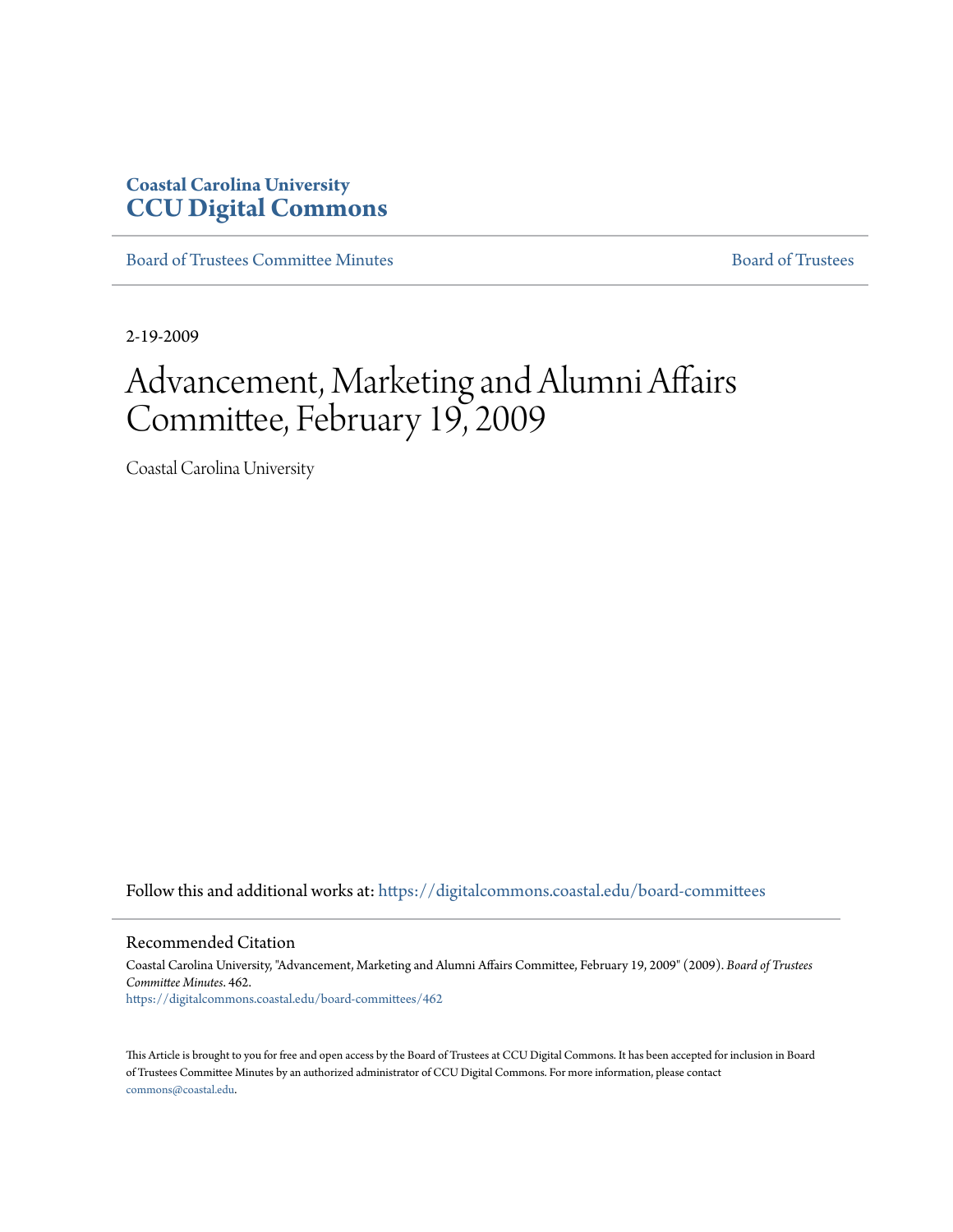### **Minutes Coastal Carolina University Board of Trustees**

#### **Advancement, Marketing & Alumni Affairs Committee Meeting E. Craig Wall Sr. College of Business Administration Building, Board Room February 19, 2009**

| <b>Members of the</b><br><b>Committee Present:</b> | Mr. R. Duke Brown, Mr. William L. Lyles Jr., Mr. Daniel W. R.<br>Moore Sr., Mr. Robert L. Rabon, and Mr. Robert G. Templeton<br>(teleconference) |
|----------------------------------------------------|--------------------------------------------------------------------------------------------------------------------------------------------------|
| <b>Other Board</b><br><b>Members Present:</b>      | Mr. William H. Alford, Mr. Joseph L. Carter, Mr. Samuel H.<br>Frink, and Mr. Charles J. Hodge                                                    |
| <b>Others Present:</b>                             | Ms. Jean Ann Brakefield, Ms. Julianne H. Cooke, Ms. Mary E.                                                                                      |
|                                                    | Eaddy, Mr. Will Garland, Ms. Alison L. Hawk, Mr. J. Scott                                                                                        |
|                                                    | Joyner, Mr. Rick Matthews, Ms. Anne T. Monk, Mr. Patrick C.<br>Ransdell, Dr. Michael S. Ruse, Ms. Jennifer Toland, Ms. Nila                      |
|                                                    | Hutchinson and Ms. Chyrel Stalvey                                                                                                                |

Mr. Moore called the meeting order at 1:00 p.m.

#### **Mr. Lyles moved to approve the Advancement, Marketing & Alumni Affairs Committee meetings of June 12 and November 20, 2008. Mr. Templeton seconded, and the motion passed.**

Mr. Joyner noted that Alison Hawk is now responsible for the accounting of the Coastal Educational Foundation and the Chanticleer Club, and Julianne Cooke works with her in this endeavor. Rick Matthews introduced Jennifer Toland who has joined the staff as Donor Relations Coordinator. This position is a result of Dr. DeCenzo's response to staffing needs in Advancement. Positions will also be filled for an applications analyst and a data entry person.

Myrtle Beach resident, Kenneth E. Swain, wishes to give back to his community and to build a stronger Coastal Carolina University and has set up one of the largest gifts in the history of the University.

### **Mr. Lyles moved to name the annex to the R. Cathcart Smith Science Center the Kenneth E. Swain Hall. Mr. Templeton seconded and the motion passed.**

The groundbreaking and luncheon will be held tomorrow.

The new and improved Giving and Pledge Receivables Reports were reviewed. Year-to-date fundraising is \$4,164,924 which includes outright cash gifts of \$1,391,836. The Swain gift is not currently included. These reports will be reconciled monthly and quarterly.

In the last two quarters, the entire Advancement staff has been working with past due accounts and progress has been made. Due to the economy, some donors have paid or have moved pledge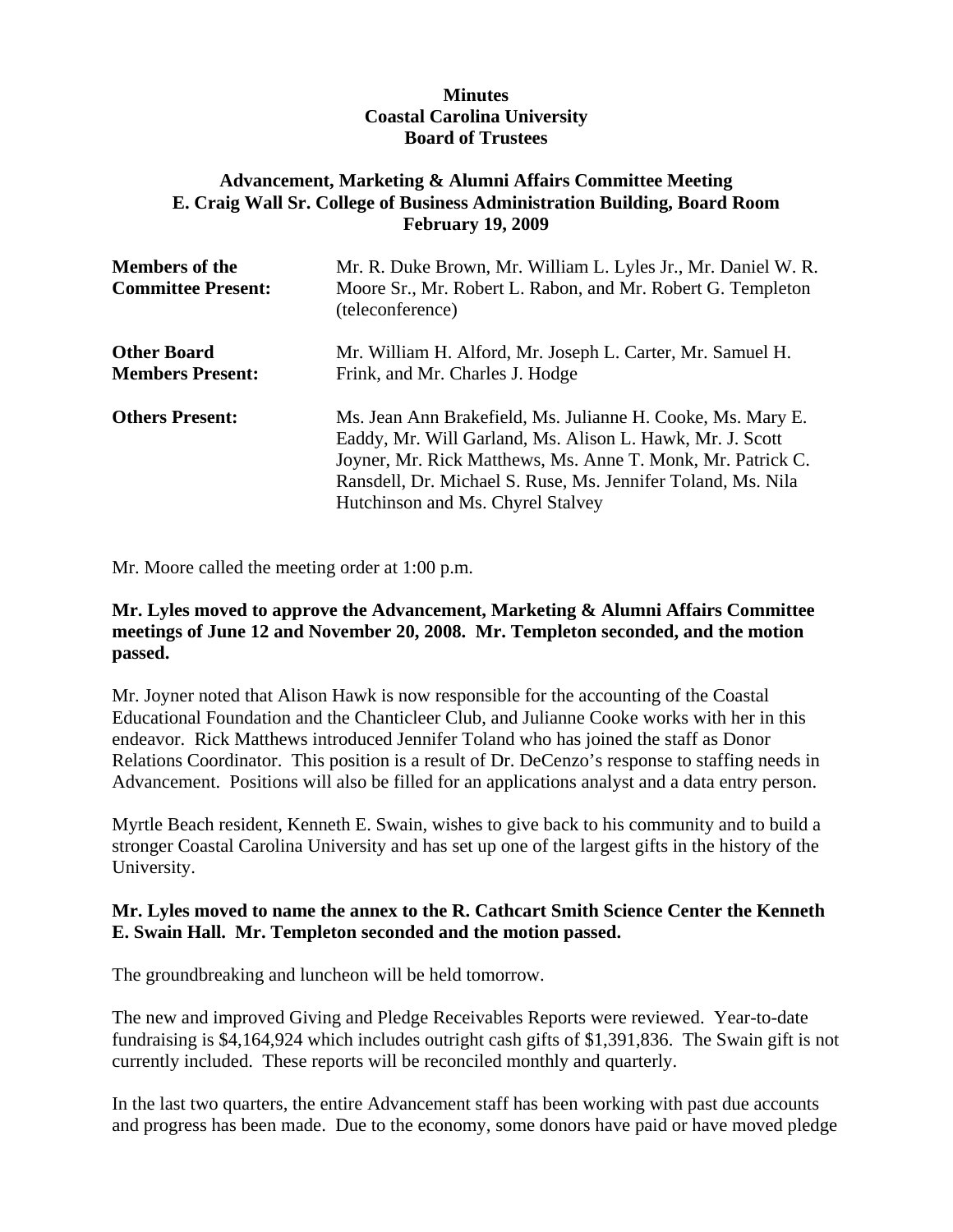#### **Advancement, Marketing & Alumni Affairs Committee February 19, 2009**

schedules into the future. Ms. Toland is the point person for past due accounts. The new Pledge Write-off Policy will be helpful in determining when to write off a delinquent pledge. Donor statements will be sent out every year.

There will be a separate gift-in-kind report in the future. In-kind gift amounts are determined by current market prices.

Mr. Moore commended the staff for the new reports.

Mr. Joyner said that new cities will be visited in conjunction with alumni events. It has become more difficult to get appointments with corporate prospects and individuals. We are sending out more materials to individuals and businesses to promote the University. We will emphasize planned giving more.

Chairman Alford feels that we should promote our academic schools and obtain government grants. We must raise our profile.

Mr. Joyner reported that we continue to work with Blackbaud for the custom call center and progress has been made for a May delivery date for improvements. The telephone script for the phonathon has been updated to ask for more scholarship support and the numbers are up.

Ms. Monk gave an update on licensing activity. Last July, we outsourced to Licensing Resource Group (LRG). Year-to-date, we have received about \$32,000. Some of the companies carrying our products include Grady's Jewelers, Belk, Tomlinson's, Lids, and Wal-mart. She has asked for a list of retail locations in order to advertise vendors. As a thank you to the retailers, they will be invited to a baseball game and cookout.

Ms. Eaddy reported that in accordance with the direction provided at the last Board meeting, the research phase of our University Branding initiative is well underway. Two original research initiatives have been completed—one survey of freshmen last semester and another round of focus groups on campus with freshmen, administrators, faculty and staff.

This week the University Branding Research Sub-committee is refining a community baseline questionnaire for Horry and Georgetown Counties. This study will tell us what the general public in our most accessible media market thinks and knows about the University. Respondents will be weighted according to population. We expect to have results from this survey in March.

A communications audit will be conducted by Drs. Steve Madden and Lee Bollinger. This audit will tell us how to communicate with greater consistency and clarity and what kind of information people are receiving about us and about what stakeholders are doing.

Two other opinion surveys will include a study of high school counselors and Advanced Placement and English Honors Students in Horry County schools. Results from these studies will measure attitudes and opinions likely to influence honor students to enroll at Coastal. We'll also learn which other colleges in the state garner high interest.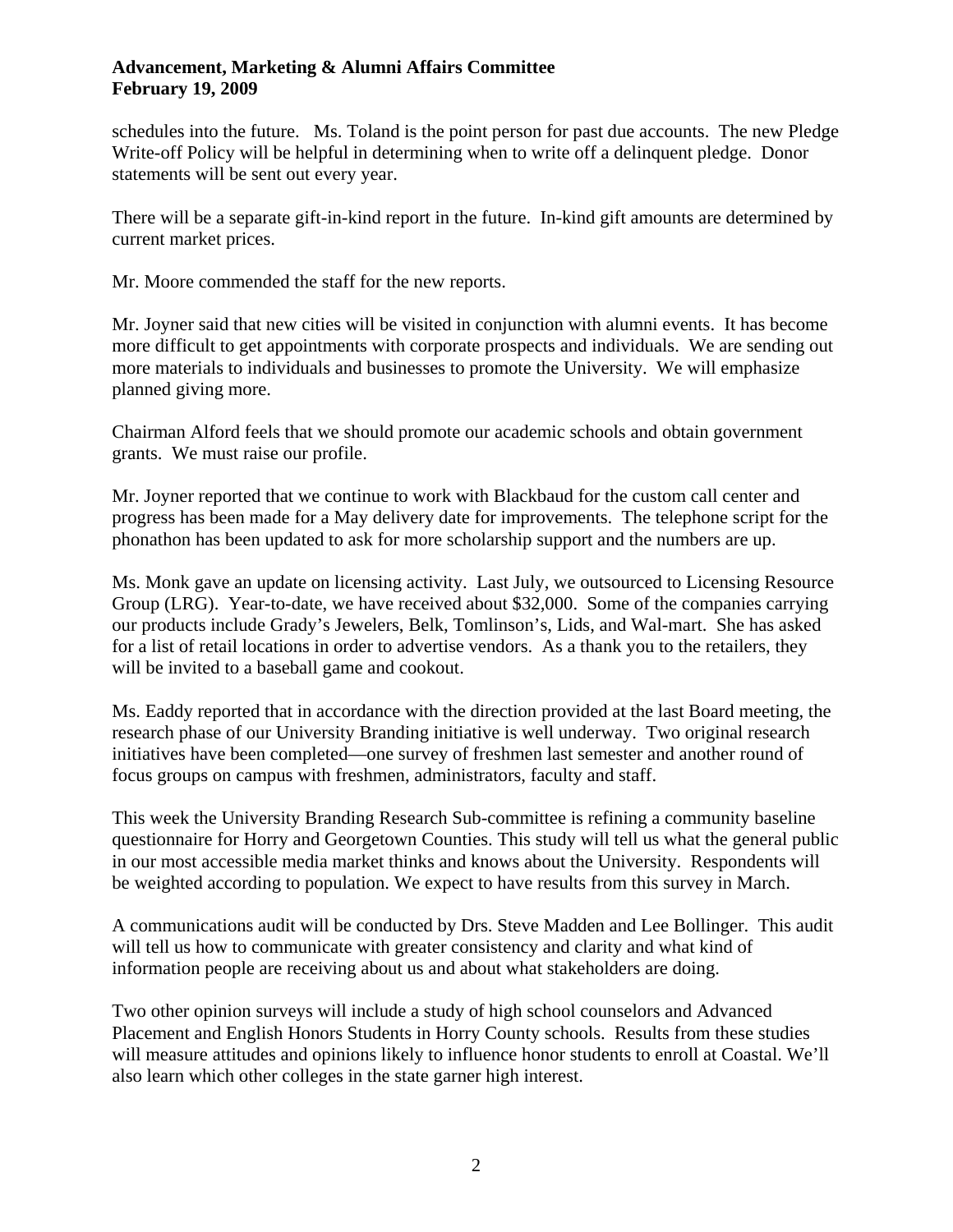### **Advancement, Marketing & Alumni Affairs Committee February 19, 2009**

Data from this research will tell us what prospective students and area residents believe about the University, as well as how and when we can reach them with different types of information.

In Phase II of our branding initiative, we'll design ads for pre-testing among prospective students. Our goal is to introduce brand concepts this summer, with campaign flights scheduled for fall.

Mr. Moore asked Dr. DeCenzo to fund as much as the financial situation will allow to marketing in order to get Coastal's story out. Dr. DeCenzo stated that marketing and increasing student enrollment is very important to the University. We are not spending nearly enough on marketing; however, we need to make sure that the monies spent throughout the University are spent towards a coordinated focus. He assured the committee that the budget will be built to support the efforts. Mr. Garland added that we have spent \$530,000 of the budgeted \$1M already this year.

Ms. Brakefield reported on the following alumni events:

- This week the Alumni Relations and Advancement staffs have moved into Atheneum Hall.
- The Atheneum Hall Committee chaired by Dr. Debbie Conner is working to prioritize the functions of the building to serve the needs of the University alumni as we move forward to communicate those to an architect.
- Alumni Board of Directors will meet on February  $27<sup>th</sup>$  to approve the tentative schedule of events.
- Twenty-nine alumni calendar events have been scheduled for this year.
- Plans are to have a presence at all home football games plus three away games plus tailgates at Towson, Clemson and Charleston Southern. Mr. Joyner added that Advancement is planning to have smaller events at Stonybrook and Kent State.
- A successful local alumni event was hosted at Handley's Pub to eat oysters and watch the Coastal vs Winthrop game on live video stream. Over 80 alumni were in attendance.
- All five chapter meetings have been planned for 2009. Chapters in Myrtle Beach, Columbia and New York are functioning well and are meeting on a regular basis. More work needs to be done in Atlanta and Charlotte.
- In addition, we will meet with alumni in Raleigh/Durham, Florence, Charleston, Washington, DC and Greenville/Spartanburg to organize chapters and elect leaders. These events will take place between March-June. Coach Bennett and other coaches have already committed to attend some of the events. Mr. Joyner added that Advancement will be taking renderings of new buildings and updated photos of campus to show the new look of Coastal.
- The long awaited NetCommunity training is scheduled for next week. We hope to launch this new communication tool prior to April  $1<sup>st</sup>$ .

Mr. Moore suggested offering incentives to encourage competition between the chapters by rewarding with athletic tickets. Ms. Brakefield felt this was a good idea to help grow the chapters. At this point each chapter has been asked to attach themselves to some type of cause, i.e., a scholarship.

Plans are underway for the Clemson game. Rooms will be reserved and an event will be held Friday night. It has been difficult to find an area for tailgating prior to the game. Patrick